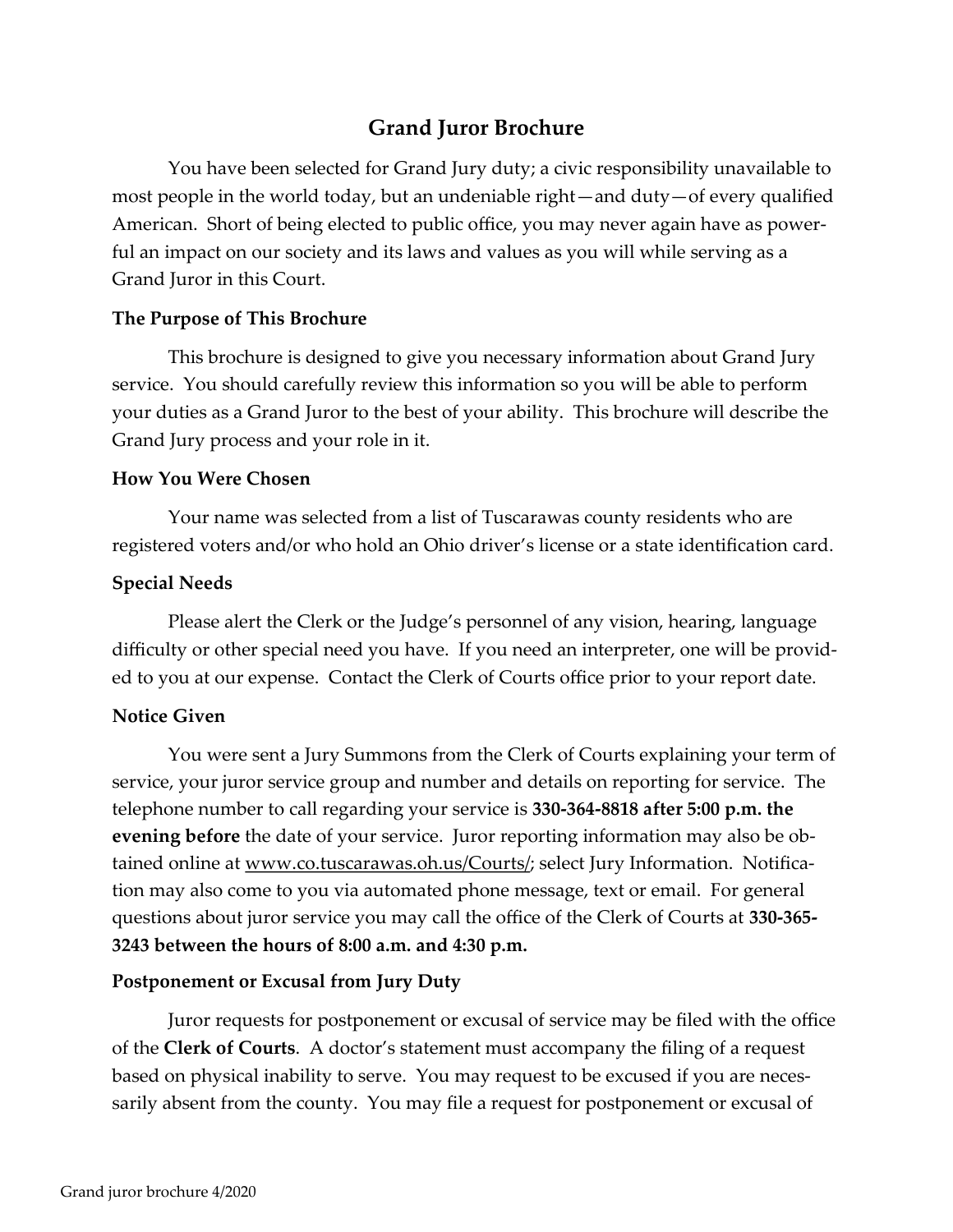service by personally appearing at the Clerk of Courts office and completing a **Request for Postponement or Excusal from Jury Service** (form that the Clerk will provide), by contacting the Clerk of Courts office by telephone, in writing, or by email at jury@co.tuscarawas.oh.us. The request for postponement or excusal of service can be obtained online at www.co.tuscarawas.oh.us/Courts/; select Jury Information. The Judges or designated court representative will consider requests for postponement or excusal on an individual basis after they are received and will promptly notify you of your postponement, excusal or non-excusal. You may be found in contempt of court for failure to appear for jury duty.

## **Questionnaire and Personal Information Sheet**

You must complete the enclosed questionnaire and information sheet and handdeliver or mail to the Clerk of Courts, 125 East High Avenue, Suite 230, New Philadelphia, Ohio, 44663. You have been provided a business reply envelope for this purpose. No postage is necessary. You may also email the questionnaire and information sheet to the Clerk of Courts at jury@co.tuscarawas.oh.us. The Questionnaire and Personal Information Sheet can be obtained online at www.co.tuscarawas.oh.us/Courts/; select Jury Information.

## **Reporting for Service**

Jury duty can begin early in the day, and it is critical that you report on time. The proceedings cannot begin until all jurors are present. On the first reporting date, you will be sent to a courtroom for an interview process relating to juror selection where a Judge and the Prosecutor will conduct a question and answer session. If you are selected to serve on the Grand Jury, Ryan Styer, the County Prosecutor, or one of his assistants, will meet with you in his offices after the courtroom session. Allow a full day for the first reporting date as well as succeeding dates you serve. You will be expected to serve only **one day per week during your service term, unless otherwise instructed by the Prosecutor, or his staff.** 

The Judges and Court personnel will work hard to limit the time you will be waiting until brought into a courtroom. Unfortunately, you will experience some waiting and it is suggested you bring reading material or other busywork to fill this waiting period. Do not bring children with you for Grand Jury duty. Child care is not available at the courthouse, and children will not be permitted in the courtroom.

## **Initial Reporting**

Upon reporting for the first time, you will receive an attendance card which you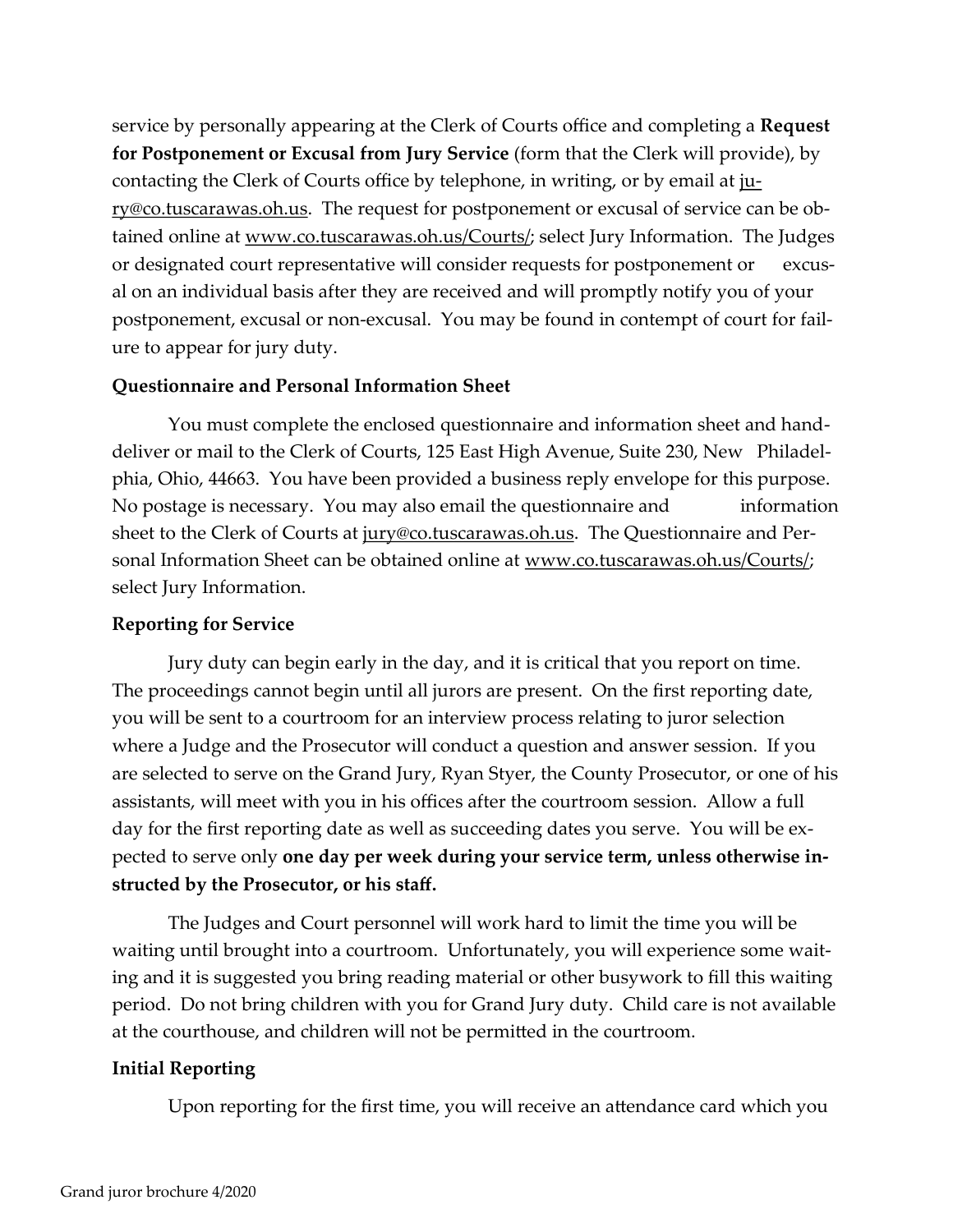will keep and use each time you check in for jury service until payment of your jury fees is made.

## **Security**

In order to enter the courthouse, you will go through a security screening. Do not bring any items that have the potential for use as a weapon, such as knitting needles, scissors, pocket knives, mace or pepper spray. Extra-large purses and backpacks are not permitted.

## **Attire**

No particular dress code is required, but in light of the important and serious business being conducted in the Court, appropriate attire is expected and appreciated.

## **Change of Address, Telephone Number**

Any changes of address or telephone number should be reported to the Clerk of Courts immediately.

# **Location**

The General Trial Division Courtrooms are located on the third floor of the County Courthouse, 101 East High Avenue, New Philadelphia. The offices of the Prosecutor and Clerk of Courts are located on the second floor of the adjacent Tuscarawas County Office Building, 125 East High Avenue, New Philadelphia.

## **Parking**

Arrangements for **free parking** have been made with the **First Church of the Nazarene** at **233 Fair Avenue, N.E., New Philadelphia**. You may receive a ticket or be towed at your expense if you park on the street over the allowed time or park in unauthorized parking lots. Enclosed with your summons should be a parking slip that **must be placed in the front window** of your vehicle.

#### **Payment of Attendance Fees**

Attendance fees are paid by check mailed to your home address, usually within one to two months after your service. You will be paid \$12.00 for reporting for service if not selected, and \$15.00 per day if you are selected to serve as a juror.

#### **Attendance Certificates for Employer**